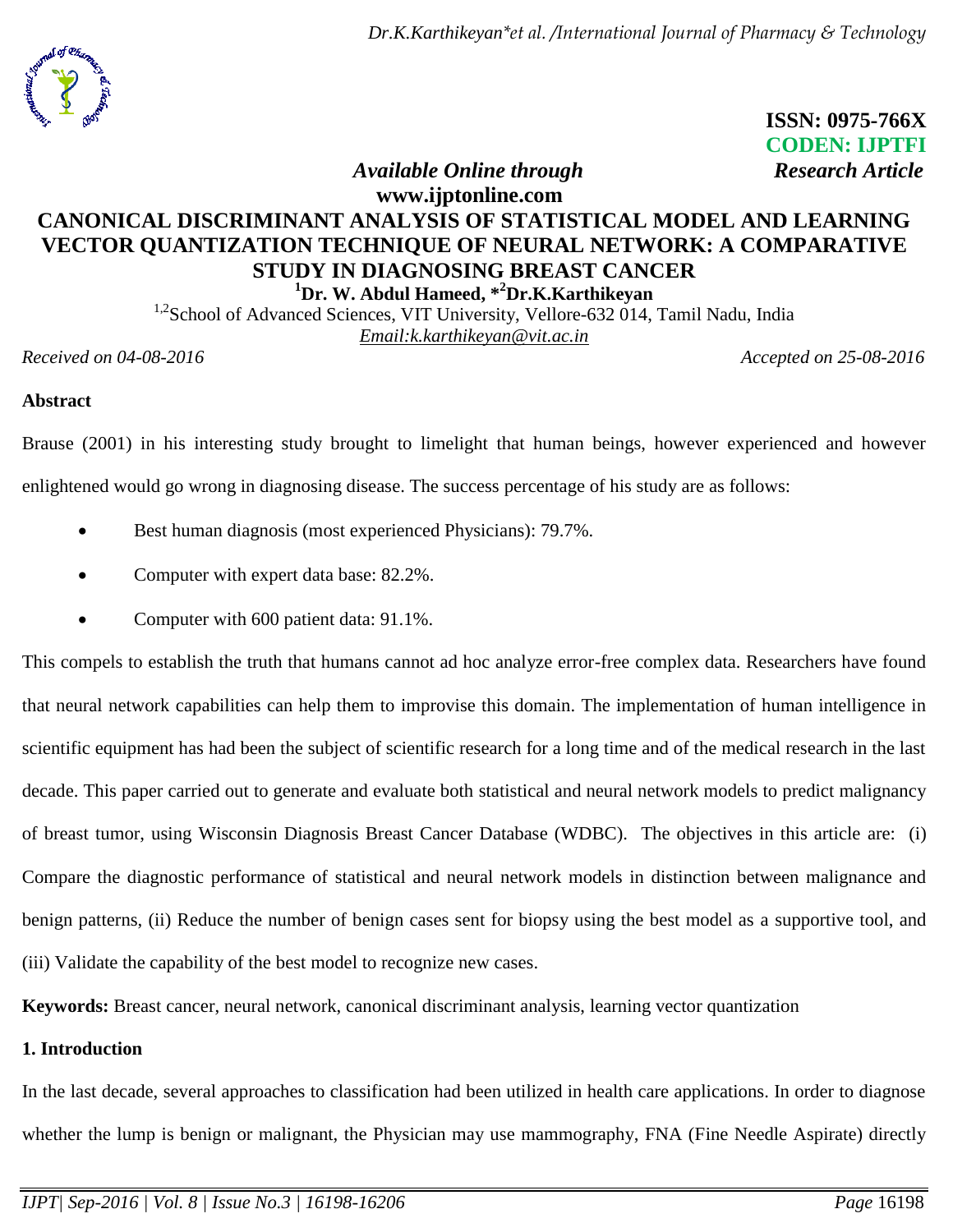*Dr.K.Karthikeyan\*et al. /International Journal of Pharmacy & Technology* from the breast lump with visual interpretation or surgical biopsy. The reported ability for accurate diagnosis of cancer when the disease is prevalent is between 68% - 79%, in case of mammography (Fletcher SW *et al.*, 1993); 65% - 98% in case FNA technique is adopted (Giard RWM *et al.*, 1992), and close to 100% if a surgical biopsy is undertaken. The goal of the diagnostic aspect of this paper is to develop a relatively objective system to diagnose FNA with an accuracy that is best achieved visually.

In the past several decades, a wide variety of approaches had been proposed to achieve the perfect classification of cancerous and non cancerous cells by driving computers into the field. But the emerging technology of neural network has been largely exploited to implement a system towards classification and clustering of cells (Vombeg TW *et al.*, 2003). Artificial neural network, as a well-established computer aided diagnostic (CAD) system, is a computer algorithm capable of learning important relationships to know and to evaluate new cases. This Paper is carried out to predict malignancy tumor, using two models namely, statistical model and neural network model.

### **2. Material**

This paper makes use of the Wisconsin Diagnosis Breast Cancer Database (WDBC) made publicly available at *http://ftp.ics.uci.edu /pub /machine-learning- database/breastcancer-wisconsin/.* This data set is the result of efforts made at the University of Wisconsin Hospital for the diagnosis of breast tumor, solely based on the Fine Needle Aspirate (FNA) test. This test involves fluid extraction from a breast mass using a small gauge needle and then a visual inspection of the fluid under a microscope. The WDBC dataset consists of 699 samples. Each sample consists of visually assessed nuclear features of FNA taken from patient's breast. Each sample has eleven attributes and each attribute has been assigned a 9-dimensional vector and is in the interval, 1 to 10 with value '1' corresponding to a normal state and '10' to the most abnormal state. Attribute '1' is sample number and attribute '11' designates whether the sample is benign or malignant. The attributes 2 to 10 are: clump thickness, uniformity of cell size, uniformity of cell shape, marginal adhesion, single epithelial cell size, bare nuclei, blend chromatin, normal nucleoli and mitosis. There had 16 samples that contained a single missing (i.e., unavailable) attribute value and had been removed from the database, setting apart the remaining 683 samples. Each of these 683 samples has one of two possible classes, namely benign or malignant. Out of 683 samples, 444 have been benign and the remaining 239 have been malignant, as given by WDBC dataset.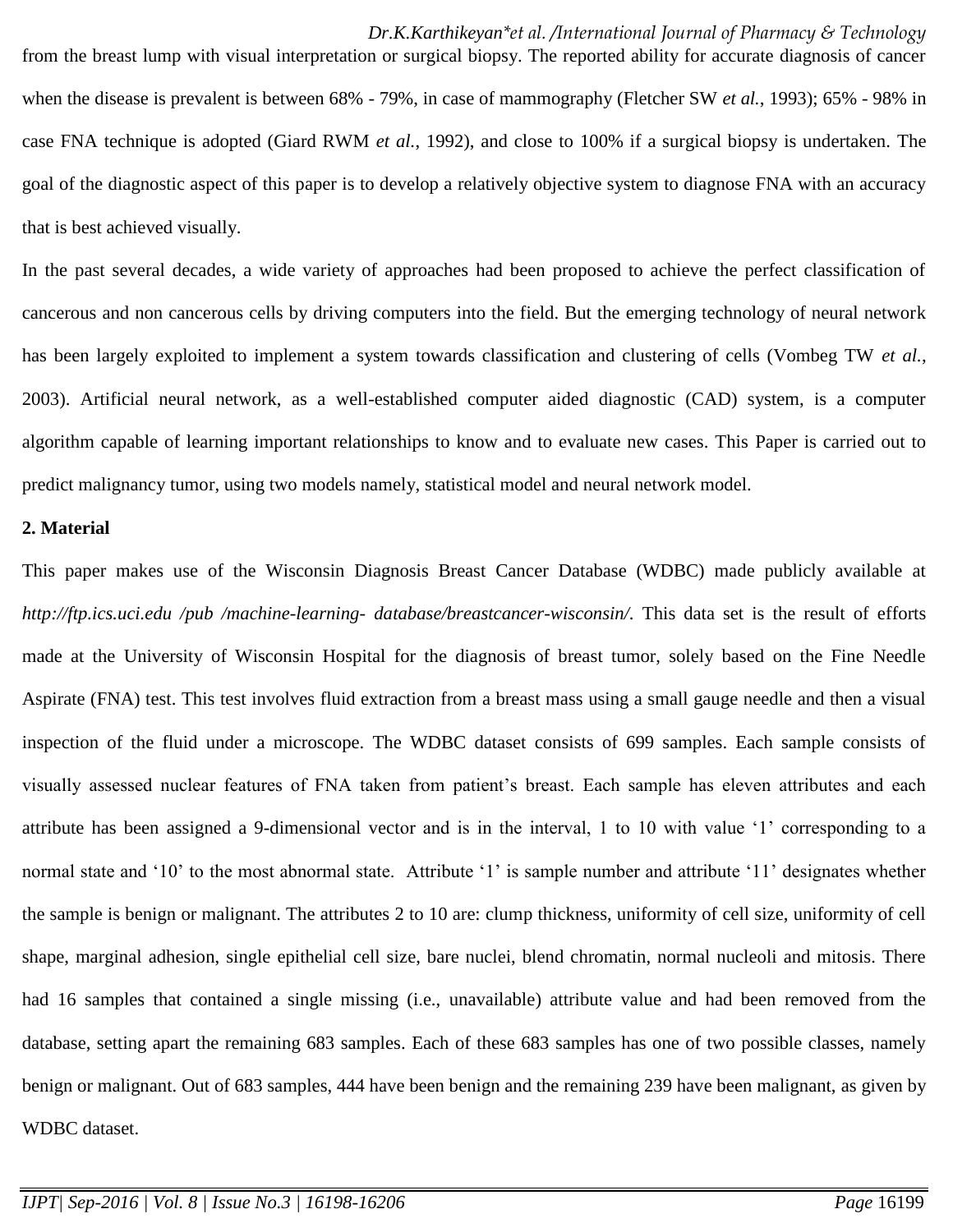#### **3. Neural Network Model**

The powerful penetration of neural networks is due to their strong learning and generalization capability. After a neural network learns the unknown relation from given examples, it can then predict by generalization, outputs for new samples that are not included in the learning sample-set. Research on neural network dates back to the 1940s when McCulloch and Pitts found that the neuron can be modelled as a simple threshold device to perform logic function (McCulloch WS and Pitts W, 1943). In recent years, several scientific studies regard neural network and statistical techniques as meaningful alternatives to produce a useful synthesis of these two fields. There are similarities between artificial neural networks (ANNs) and statistical methods which entertain no questioning or doubting. Indeed, neural networks have been categorized as a form of nonlinear regression (Ripley BD, 1994). The multiple linear regressions which are a standard statistical tool can be expressed in terms of a simple ANN node. In plenty of cases, neural techniques and statistical techniques are seen as alternatives, or in fact, neural networks are identified as a subset of statistics. This approach has led, on one hand, to a fruitful analysis of existing neural networks and on the other hand, it has paved new avenues for current statistical methods and in few cases produced a useful synthesis of the two fields. It must be emphasized, however, that in other than some well-defined and focused application fields such as multivariate classification the two fields are different (Michie D *et al.*, 1994). This paper has been worked adopting vector quantization as a technique for breast cancer diagnosis. The basic idea is to represent the input vectors with a smaller set of prototypes that provide a congenial approximate to the input space **X**, where the vector  $\mathbf{x}_i$ , for i =1, 2,..., N, constitutes the input space. In absence of, a priori knowledge of a probability model for the input space, it is assumed that a long training sequence of data is available.

Learning vector quantization was developed by Kohonen (1986) and in the year 1990 (Kohonen T), who summarizes three versions of the algorithm. This is a supervised learning technique that can classify the input vectors based on vector quantization. The version of LVQ incorporated in this Paper is LVQ1 - Kohonen's first version of Learning Vector Quantization (Kohonen T, 1986). The set of input vectors have been denoted as  $\{x_i\}$ , for  $i = 1, 2, ..., N$ , and the network synaptic input vectors has been denoted as  $\{w_j\}$ , for  $j = 1, 2, ..., m$ . C<sub>w<sub>i</sub></sub> has been the class (or category) that has been associated with the (weight) Voronoi vector  $w_j$ , and  $C_{xi}$  as the class label of the input vector  $x_i$  to the network. The weight vector w<sub>j</sub> has been adjusted in the following manner: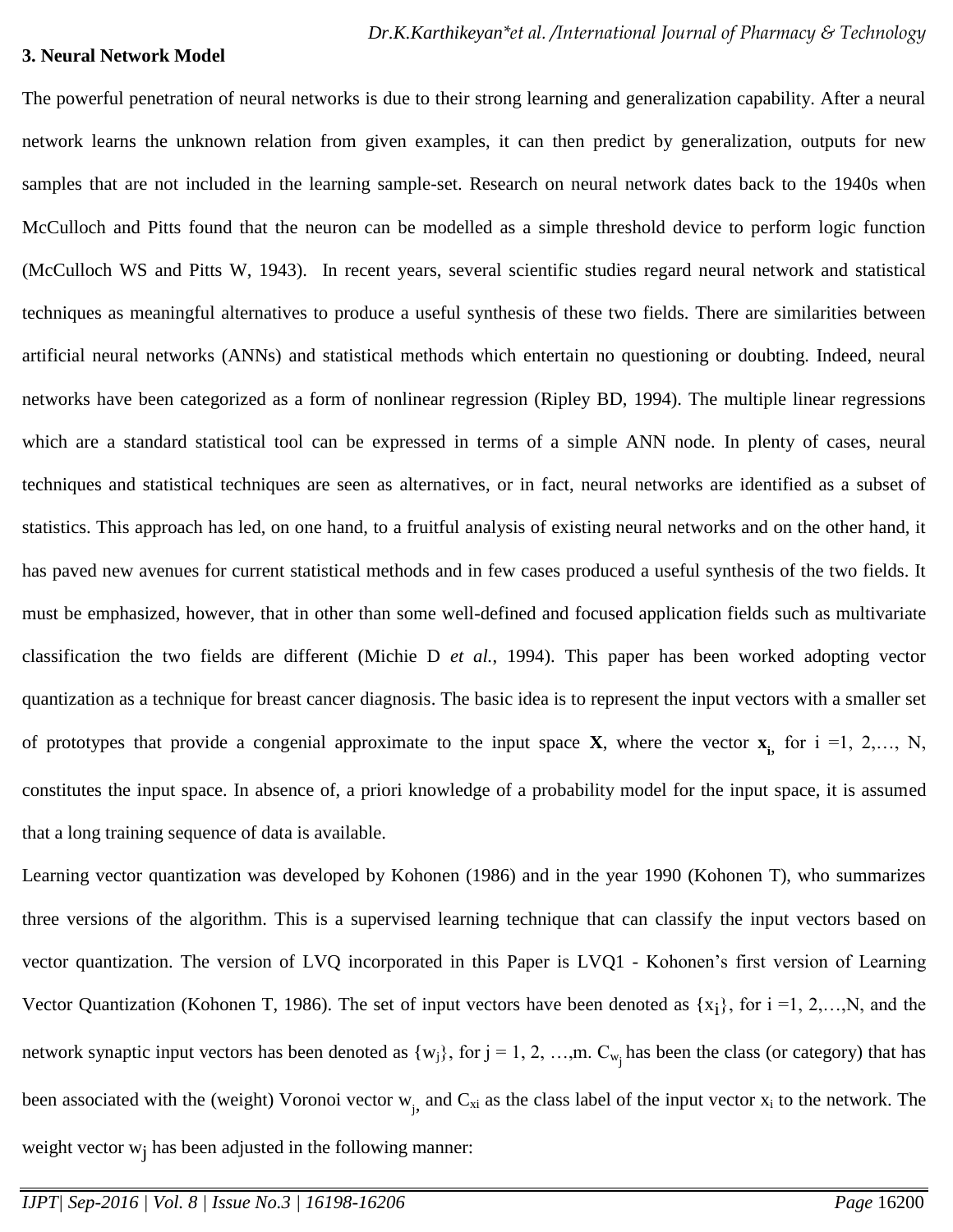*Dr.K.Karthikeyan\*et al. /International Journal of Pharmacy & Technology* If the class associated with the weight vector and the class label of the input are the same, that is,  $Cw_j = Cx_i$ , then

$$
w_j(k + 1) = w_j(k) + \mu(k) [x_i - w_j(k)]
$$
 (1)

where  $0 < \mu(k) < 1$  (the learning rate parameter).

But if  $Cw_j \neq Cx_i$ , then

$$
w_j(k + 1) = w_j(k) - \mu(k) [x_i - w_j(k)]
$$
 (2)

and the other weight vectors are not adopted. Therefore, the update rule for modifying a weight vector in (1) is absolutely standard, if the class is correct. In other words, according to the learning rule in  $(1)$ , the weight vector  $w_i$  is moved in the direction of the input  $x_i$ , if the class labels of the input vector and of the weight vector agree. However, if the class is not correct, the weight vector is moved in the opposite direction away from the input vector, according to (2).

#### **Algorithm:**

The basic LVQ1 algorithm can be summarized as follows:

| <b>Step 1:</b> Initialize all weight vectors $w_i(0)$ , initialize the |  |  |  |  |  |
|------------------------------------------------------------------------|--|--|--|--|--|
| learning- rate parameter $\mu(0)$ and set k = 0.                       |  |  |  |  |  |
| Step 2: Check the stopping condition. If false, continue; if           |  |  |  |  |  |
| true, quit.                                                            |  |  |  |  |  |
| <b>Step 3:</b> For each training vector $x_i$ , perform step 4 and     |  |  |  |  |  |
| step 5.                                                                |  |  |  |  |  |
| <b>Step 4:</b> Determine the weight vector index $(j=q)$ such that     |  |  |  |  |  |
| min $  x_i - w_j(k)  ^2$ and the weight vector $w_q(k)$ that           |  |  |  |  |  |
| minimizes the square of the norm                                       |  |  |  |  |  |
| <b>Step 5:</b> Update the appropriate weight vector $w_q$ (k) as       |  |  |  |  |  |
| follows:                                                               |  |  |  |  |  |
| If $Cw_q = Cx_i$ , then $w_q (k+1) = w_q (k) + \mu (k) [x_i - w_q]$    |  |  |  |  |  |
| $(k)$ ]                                                                |  |  |  |  |  |
| If $Cw_q \neq Cx_i$ , then $w_q (k+1) = w_q (k) - \mu (k) [x_i - w_q]$ |  |  |  |  |  |
| $(k)$ ]                                                                |  |  |  |  |  |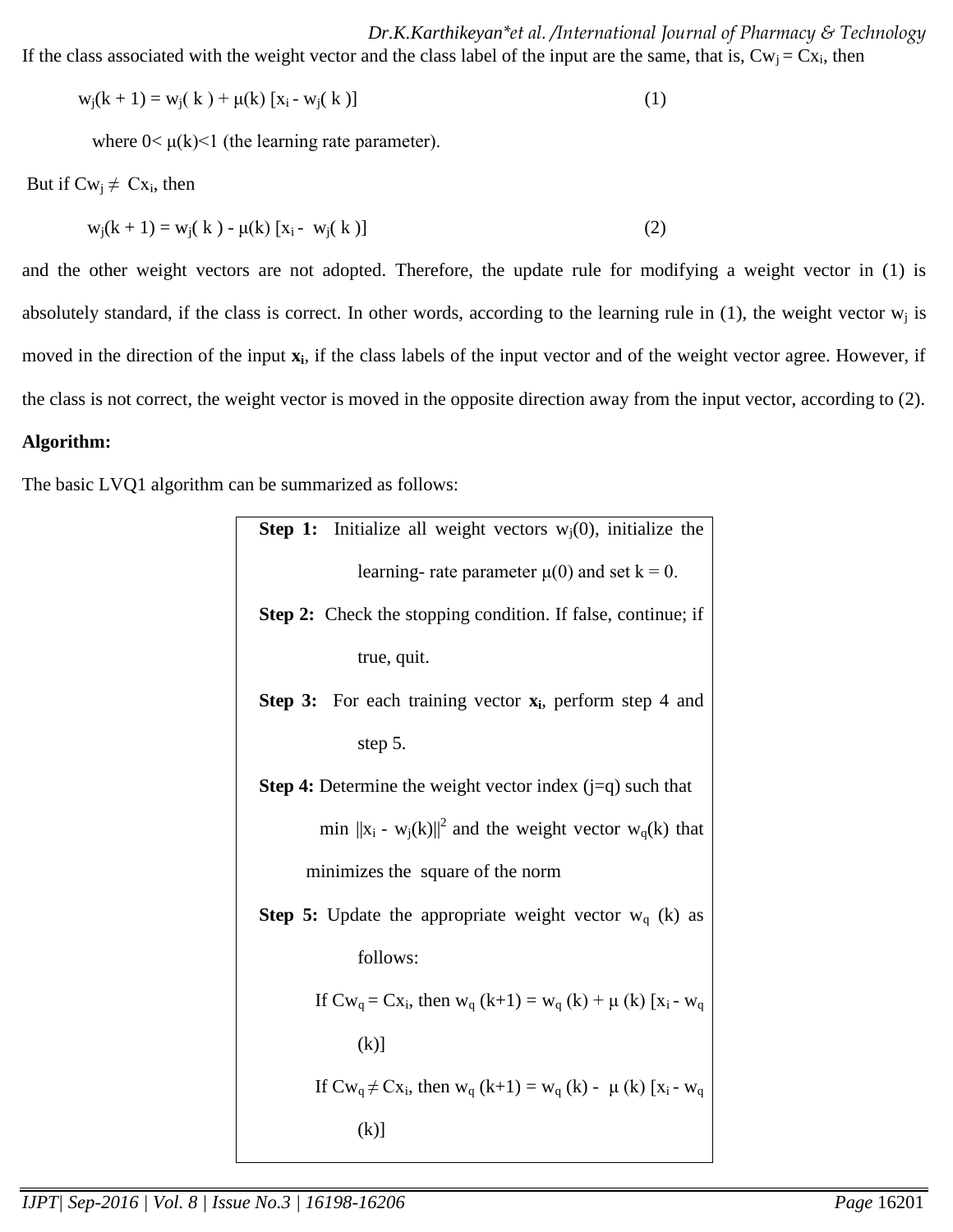*Dr.K.Karthikeyan\*et al. /International Journal of Pharmacy & Technology* **Step 6:** Set  $k \leftarrow k+1$ , reduce the learning rate parameter, and then go to step 2. The learning rate parameter **μ** can be reduced in accordance with k (discrete time index) using  $\mu(k) = \mu(k+1)/k+1$  for  $k >$ 0.

#### **4. Statistical Model**

Canonical Discriminant Analysis (CDA) is a statistical model and a multivariate method used for demonstrating the significance and nature of the differences between two or more pre-defined groups of objects where data are available for several variables measured on each object (Johnson RA and Wichern DW, 1982). The main objectives of this analysis are: (i) to find a set of discriminant functions with power in decreasing order of discrimination between groups identified as a priori, (ii) to test whether the means of these groups along that axis are significantly different, and (iii) to attempt to assign individual objects of unknown origin to the given groups. Given two or more groups of observations with measurements on several interval variables, canonical discriminant analysis derives a linear combination of the variables that has the highest possible multiple correlation with the groups. This maximal multiple correlation is called the first canonical correlation. The coefficients of the linear combination are the canonical coefficients or canonical weights. The variable defined by the linear combination is the first canonical variable or canonical component. The second canonical correlation is obtained by finding the linear combination uncorrelated with the first canonical variable that have the highest possible multiple correlation with the groups. The process of extracting canonical variables can be repeated until the number of canonical variables equals the number of original variables or the number of classes minus one, whichever is smaller. The first canonical correlation is at least as large as the multiple correlation between the groups and any of the original variables. If the original variables have high within-group correlations, the first canonical correlation can be large even if all the multiple correlations are small. In other words, the first canonical variable can show substantial differences among the classes, even if none of the original variables does. For each canonical correlation, canonical discriminant analysis tests the hypothesis that it and all smaller canonical correlations are zero in the population. An F approximation is used that gives better small-sample results than the usual  $\chi^2$  approximation. The variables should have an approximate multivariate normal distribution within each class, with a common covariance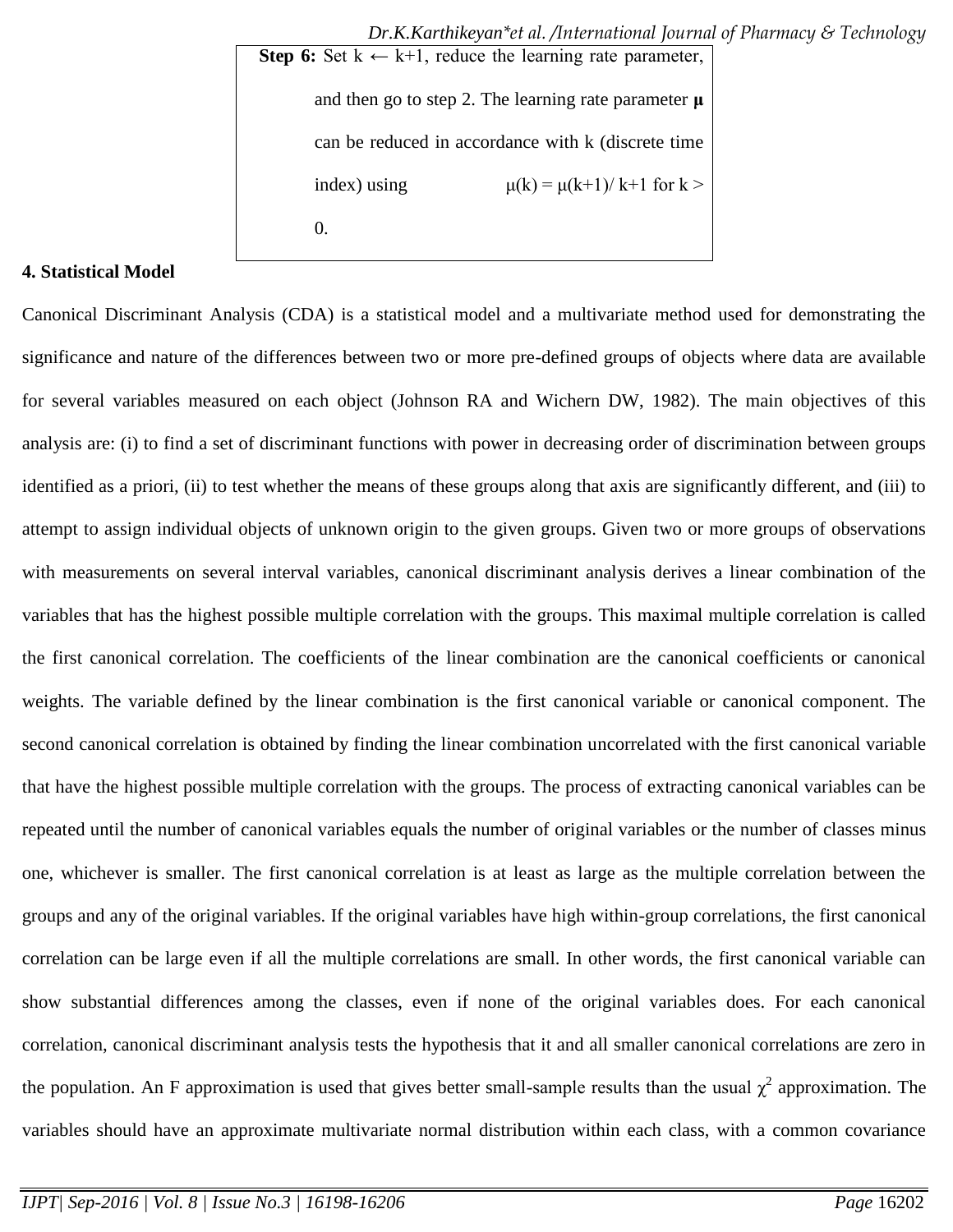*Dr.K.Karthikeyan\*et al. /International Journal of Pharmacy & Technology* matrix in order for the probability levels to be valid. The new variables with canonical variable scores in canonical discriminant analysis have either pooled within-class variances equal to one or total-sample variances equal to one.

### **5. Methods**

This paper has compared two models namely, Neural Network model using the Kohonen's first version of Learning Vector Quantization technique and statistical model using the canonical discriminant analysis for breast cancer diagnosis. To determine the performance of these models in practical usage, the database has been divided randomly into two separate sets, one for training and another for validation: (a) the training samples comprising **500** patients records (**303** benign, **197** malignant) and (b) the validation samples comprising **183** patients records (**141** benign, **42** malignant). Using the patients' records in training sample the models have been trained by adjusting the weight values for interconnection limits for the neural network model. Then, the patients' record in validation samples ( $n = 183$ ) have been utilized to evaluate the generalizing ability of the above said models, separately. The best of these models has been compared in terms of accuracy, sensitivity, specificity, false positive and false negative.

### **6. Experiment and Results**

Out of **683** samples of Wisconsin Diagnosis Breast Cancer data set, **500** samples have been used to train the neural network using the Kohonen's first version of Learning Vector Quantization (LVQ1) technique and the remaining **183** samples have been used to test the sample data. The Matlab software has been used with the number of training epochs set to **35,000** to find the codebook vectors. The final weight in table-1 presents the codebook vectors, after 35,000 training epochs. Table-2, presents the true positive (TP), false positive (FP), true negative (TN) and false negative (FN) results. Thus, having a priori known set of **444** benign and **239** malignant instances, the neural network has successfully identified **435** (**96.67%**) instances as negative and **224** (**96.14%**) instances as positive.

**Table-1: Code book vectors after 35,000 training epochs**.

| 2.6023<br>1 1613 | 7.5492<br>6.6937 |
|------------------|------------------|
| 1 2223           | 6.7746           |
| 1.2545           | 5.7342           |
| 2.0072           | 5.6358           |
| 1.1792           | 8.2082.          |
| 2.0823           | 5.9076           |
| 1 1 1 4 7        | 61041            |
| 0.9821           | 28324            |
|                  |                  |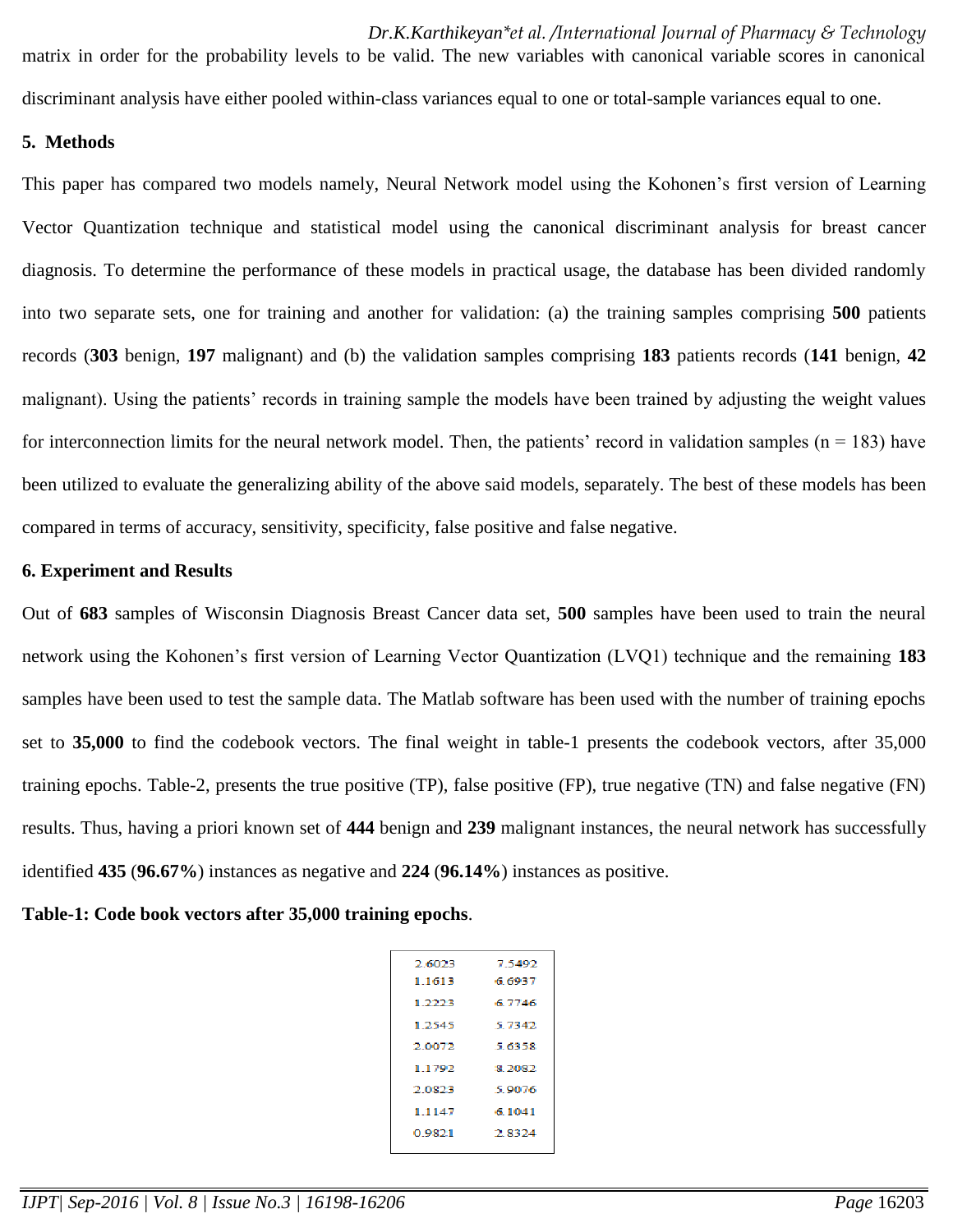*Dr.K.Karthikeyan\*et al. /International Journal of Pharmacy & Technology* According to these observations, Table-3 presents the sensitivity, specificity and efficiency of the neural network model using LVQ1 technique, as well as the predicted values of a positive/negative test results.

As a second model, the Researcher has applied Statistical Model namely the Canonical Discriminant Analysis method for the same 683 samples of WDBC data set. Table 2 presents the results that have been obtained by using this model. Out of **444** benign and **239** malignant instances, the canonical discriminant analysis has successfully identified **436 (96.25%)** instances as negative and **222 (96.52%)** instances as positive. In the same table are also presented the true positive (TP), false positive (FP), true negative (TN) and false negative (FN) results. In Table-3, the sensitivity, specificity and efficiency of the canonical discriminant analysis, as well as the predicted values of positive/negative test results are recorded.

| Data                   | Group            | Actual<br><b>Instances</b> | Predicated instances  |                |                           |                |
|------------------------|------------------|----------------------------|-----------------------|----------------|---------------------------|----------------|
|                        |                  |                            | <b>Neural Network</b> |                | Canonical<br>discriminant |                |
|                        |                  |                            | Positive              | Negative       | Positive                  | Negative       |
| Training<br>Data (500) | Benign           | 303                        | 09                    | 294            | 08                        | 295            |
|                        |                  |                            | (FP)                  | (TN)           | (FP)                      | (TN)           |
|                        | Malignant        | 197                        | 182                   | 15             | 181                       | 16             |
|                        |                  |                            | (TP)                  | (FN)           | (TP)                      | (FN)           |
| Testing                | Benign           | 141                        | $\theta$              | 141            | $\overline{0}$            | 141            |
|                        |                  |                            | (FP)                  | (TN)           | (FP)                      | (TN)           |
| Data (183)             | Malignant        | 42                         | 42                    | $\overline{0}$ | 42                        | $\overline{0}$ |
|                        |                  |                            | (TP)                  | (FN)           | (TP)                      | (FN)           |
| <b>Total Data</b>      |                  | 444                        | 09                    | 435            | 8                         | 436            |
| (683)                  | Benign           | (FP)                       | (TN)                  | (FP)           | (TN)                      |                |
|                        | Malignant<br>239 | 224                        | 15                    | 222            | 17                        |                |
|                        |                  |                            | (TP)                  | (FN)           | (TP)                      | (FN)           |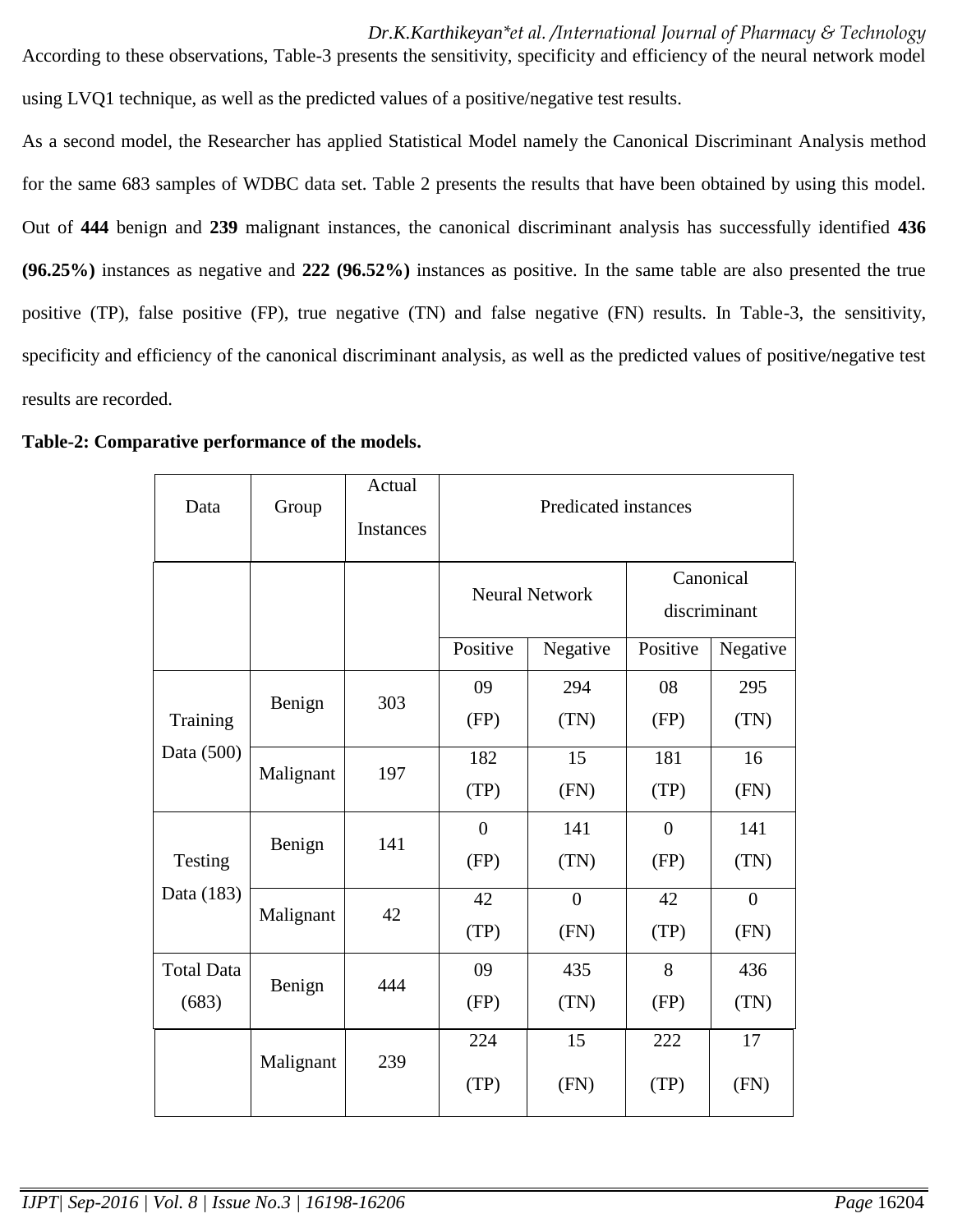| Data                       | Measurements     | <b>Neural Network</b> | Canonical    |  |
|----------------------------|------------------|-----------------------|--------------|--|
|                            |                  |                       | discriminant |  |
| Training<br>Data (500)     | Sensitivity      |                       |              |  |
|                            | Specificity      | 92.39                 | 91.88        |  |
|                            | Efficiency       | 97.03                 | 97.36        |  |
|                            | Predictive value | 95.20                 | 95.20        |  |
|                            | (Positive)       | 95.29                 | 95.77        |  |
|                            | Predictive value | 95.15                 | 94.86        |  |
|                            | (Negative)       |                       |              |  |
|                            | Sensitivity      |                       |              |  |
|                            | Specificity      | 100                   | 100          |  |
| Testing<br>Data (183)      | Efficiency       | 100                   | 100          |  |
|                            | Predictive value | 100                   | 100          |  |
|                            | (Positive)       | 100                   | 100          |  |
|                            | Predictive value | 100                   | 100          |  |
|                            | (Negative)       |                       |              |  |
| <b>Total Data</b><br>(683) | Sensitivity      |                       |              |  |
|                            | Specificity      | 93.72                 | 92.89        |  |
|                            | Efficiency       | 97.97                 | 98.20        |  |
|                            | Predictive value | 96.49                 | 96.34        |  |
|                            | (Positive)       | 96.14                 | 96.52        |  |
|                            | Predictive value | 96.67                 | 96.25        |  |
|                            | (Negative)       |                       |              |  |

# **7. Conclusions**

This paper has compared two models namely neural Network model using the Kohonen's first version of Learning Vector Quantization technique and statistical model using the canonical discriminant analysis for the diagnosis of breast cancer. The ability of these models to differentiate malignant from benign tumor the Researcher has compared a group of **683** patients. The main aim of this paper is to investigate which model obtains more reasonable specificity while keeping high sensitivity. The benefit is that the number of breast cancer patients for biopsy can be restricted. The seriousness of the ailment can easily be assessed. The output of the artificial neural network model has yielded a perfect sensitivity of **93.72%***,* specificity of **97.97%** and high efficiency of **96.49%** for the total data set. The output of the canonical discriminant analysis (CDA) has yielded a sensitivity of **92.89%**, maximum specificity of **98.20%** and efficiency of **96.34%** for the total data set, exhibiting the fact that canonical discriminant analysis also results in similar proportions as ANN to differentiate malignant and benign tumors. We developed a diagnostic system that performs at or above an accuracy level in any procedure short of surgery. The results have also suggested that neural network model and statistical model are a potentially useful multivariate method for optimizing the diagnostic validity of laboratory